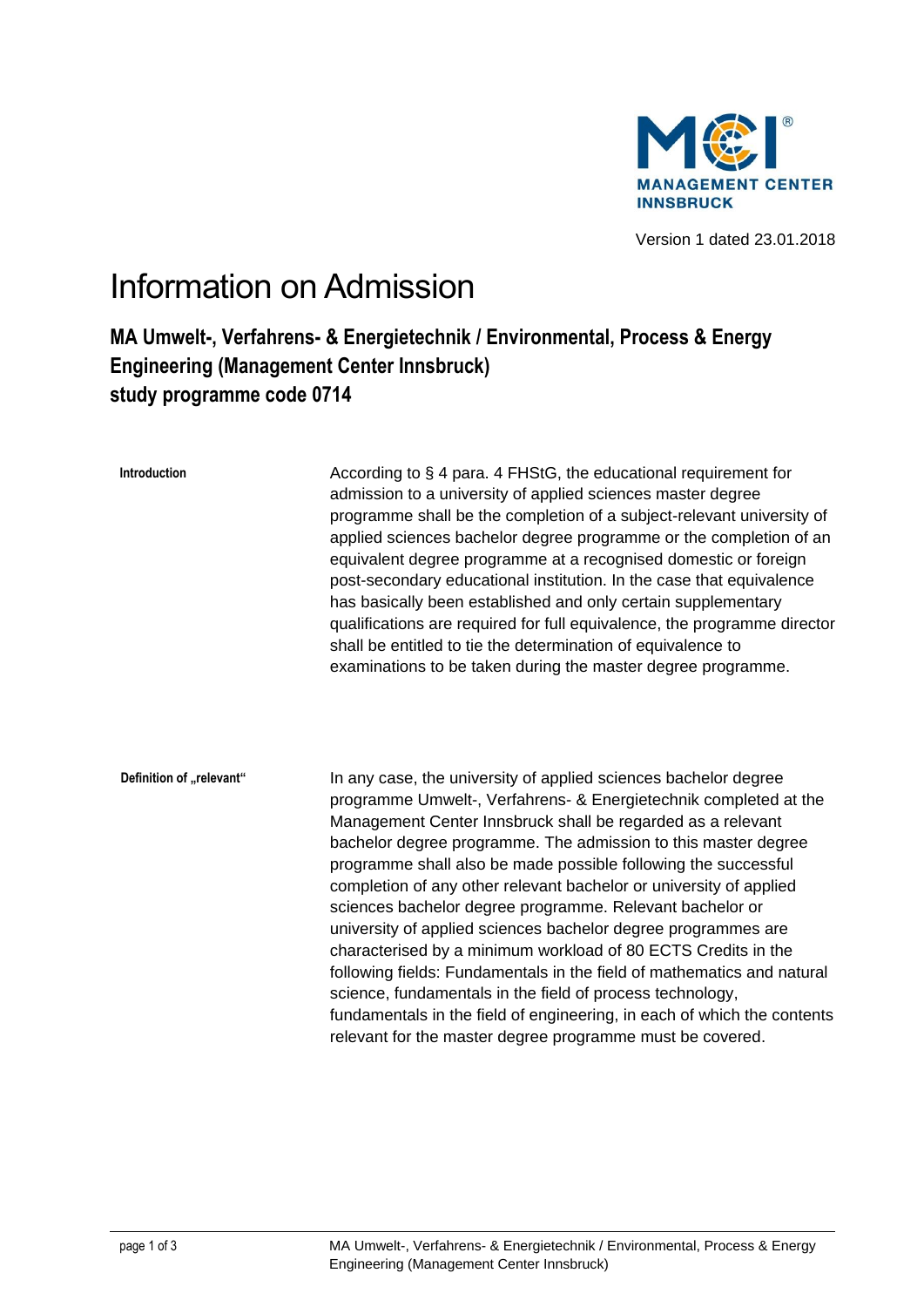| <b>Field</b>                                                 | <b>ECTS Credits</b> |
|--------------------------------------------------------------|---------------------|
| Fundamentals in the field of mathematics and natural science | 30                  |
| Fundamentals in the field of process technology              | 25                  |
| Fundamentals in the field of engineering                     | 25                  |

Students often transfer to a master degree programme after having completed one of the following bachelor or university of applied sciences bachelor degree programmes: **Common transfers**

| Bachelor degree programmes/University of<br>applied sciences bachelor degree<br>programmes | <b>Higher education</b><br>institution    | <b>Admission</b>                                                                                                                                   |
|--------------------------------------------------------------------------------------------|-------------------------------------------|----------------------------------------------------------------------------------------------------------------------------------------------------|
| BSc Umwelt-, Verfahrens- & Energietechnik                                                  | <b>MCI Management</b><br>Center Innsbruck | without conditions<br>(Recognition of the<br>course Revision<br><b>Course in Process</b><br>Technology under<br>certain conditions is<br>possible) |
| <b>BSc Wirtschaftsingenieurwesen</b>                                                       | <b>MCI Management</b><br>Center Innsbruck | without conditions                                                                                                                                 |
| <b>BSc Biotechnologie</b>                                                                  | <b>MCI Management</b><br>Center Innsbruck | without conditions                                                                                                                                 |
| BSc Bio- und Lebensmitteltechnologie                                                       | <b>MCI Management</b><br>Center Innsbruck | without conditions                                                                                                                                 |
| <b>BSc Bio- und Umwelttechnik</b>                                                          | FH OÖ Wels                                | without conditions                                                                                                                                 |
| <b>BSc Verfahrenstechnik</b>                                                               | <b>HS Mannheim</b>                        | without conditions                                                                                                                                 |
| BSc Maschinenbau mit Studienrichtung<br>Verfahrenstechnik                                  | Duale HS Baden-<br>Württemberg            | without conditions                                                                                                                                 |
| <b>BSc Chemische Technik</b>                                                               | <b>HS Mannheim</b>                        | without conditions                                                                                                                                 |
| <b>BSc Energie- und Prozesstechnik</b>                                                     | <b>TU Berlin</b>                          | without conditions                                                                                                                                 |
| <b>BSc Regenerative Energietechnik und</b><br>Energieeffizienz                             | <b>OTH Regensburg</b>                     | without conditions                                                                                                                                 |
| <b>BSc Verfahrenstechnische Produktion</b>                                                 | FH OÖ Wels                                | without conditions                                                                                                                                 |
| <b>BSc Umwelt- und Verfahrenstechnik</b>                                                   | <b>HS Augsburg</b>                        | without conditions                                                                                                                                 |
| <b>BSc Engineering/Richtung Maschinenbau</b>                                               | <b>DHBW Mannheim</b>                      | without conditions                                                                                                                                 |

page 2 of 3 MA Umwelt-, Verfahrens- & Energietechnik / Environmental, Process & Energy Engineering (Management Center Innsbruck)